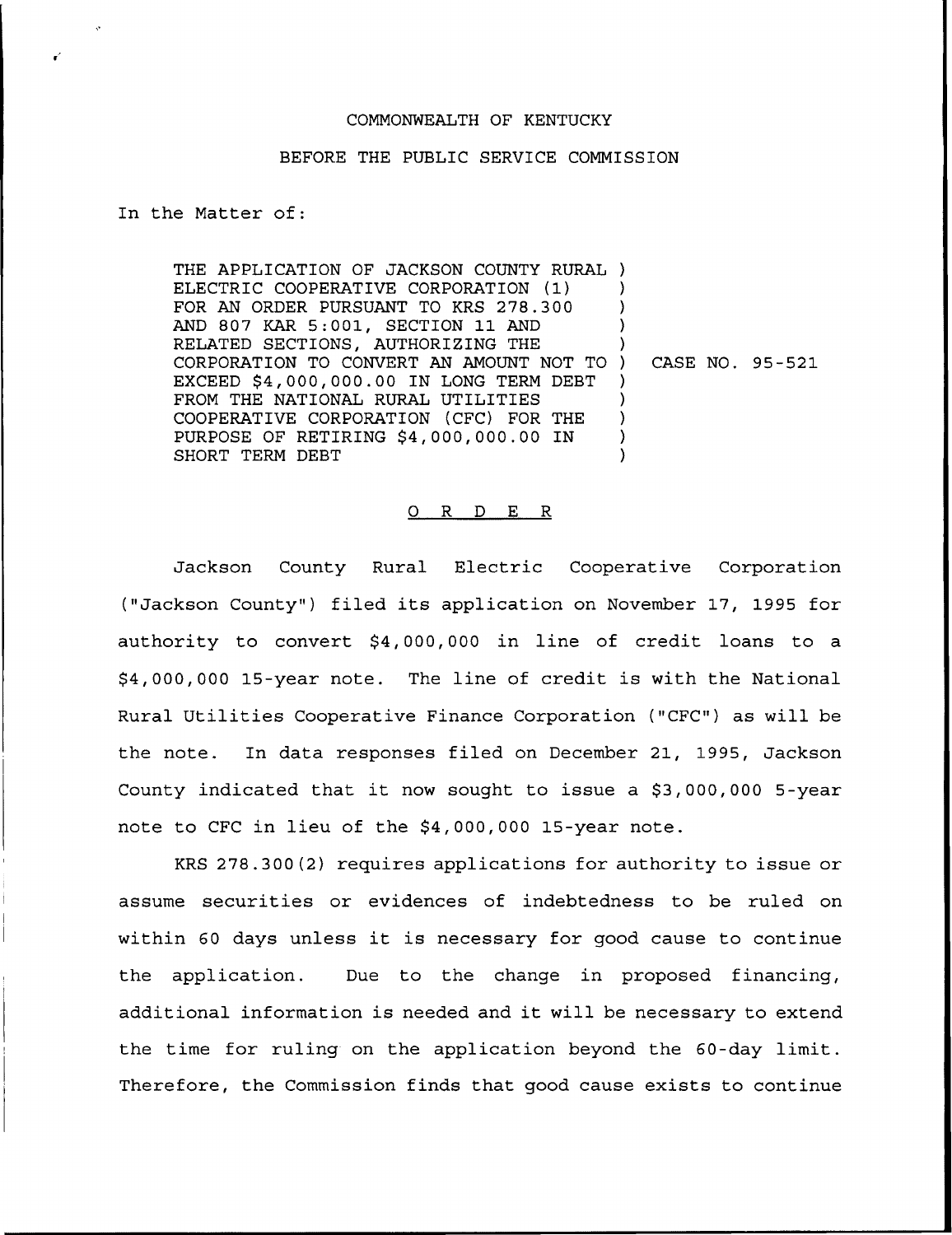the financing application beyond the 60-day period specified in KRS 278.300(2). The Commission will continue with due diligence to complete its investigation and rule on the application as soon as possible.

IT IS THEREFORE ORDERED that Jackson County's application for authorization to incur additional indebtedness is hereby continued beyond the 60-day period specified in KRS 278.300(2).

IT IS FURTHER ORDERED that Jackson County shall, by January 22, 1996, file with the Commission the original and eight copies of the following information set forth in Appendix A, attached hereto and incorporated herein by reference. Each copy should be placed in a bound volume with each item tabbed. When a number of sheets are required for an item each sheet should be indexe appropriately, for example, Item 1(a), Sheet <sup>2</sup> of 6. Include with each response the name of the witness who will be responsible for responding to questions relating to the information provided. Careful attention should be given to copied material to ensure that it is legible.

Done at Frankfort, Kentucky, this 12th day of January, 1996.

PUBLIC SERVICE COMMISSION

Chai*f*ille

ATTEST: VICE Chairman

Executive Director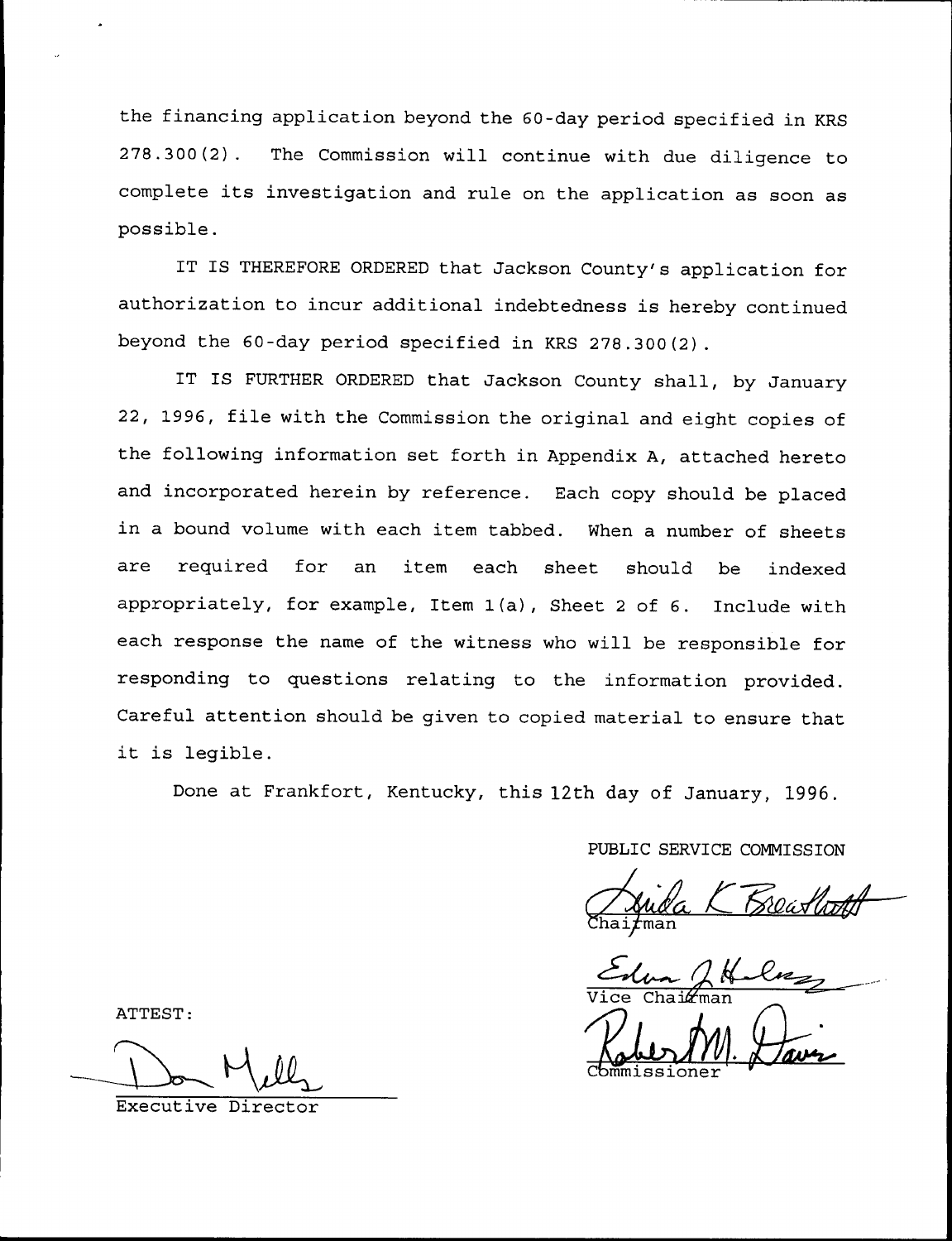## APPENDIX A

# AN APPENDIX TO AN ORDER OF THE KENTUCKY PUBLIC SERVICE COMMISSION IN CASE NO. 95-521 DATED 1/12/96

1. Indicate when Jackson County decided to rescind its request for a lien accommodation from the Rural Utilities Service {"RUS"). Include a copy of any applicable Jackson County board of directors' resolutions.

2. Are Jackson County's \$10,000,000 CFC line of credit loans for a 12-month or 60-month period'?

3. Concerning the CFC Intermediate-Term Loan Program, when did Jackson County decide to utilize this loan option? Include a copy of the board of directors' resolution authorizing the action.

4. The response to Item <sup>6</sup> of the December 15, 1995 Order indicates that security is usually required and takes the form of a first lien on the property or project being financed.

a. Describe the utility property or projects affected by the CFC first lien. Include <sup>a</sup> schedule of the property or projects, showing the respective original cost.

b. If no security was required, provide copies of documentation from CFC waiving the requirement or explain the reason(s) for the waiver.

c. Will the existence of <sup>a</sup> CFC first lien on some of Jackson County's assets impact subsequent loan agreements with RUS? Explain.

5. The proposed \$3,000,000 Intermediate-Term Loan has a term of <sup>5</sup> years, with half of the amount amortized over the <sup>5</sup> years and the remaining amount due at the end of the period as a balloon